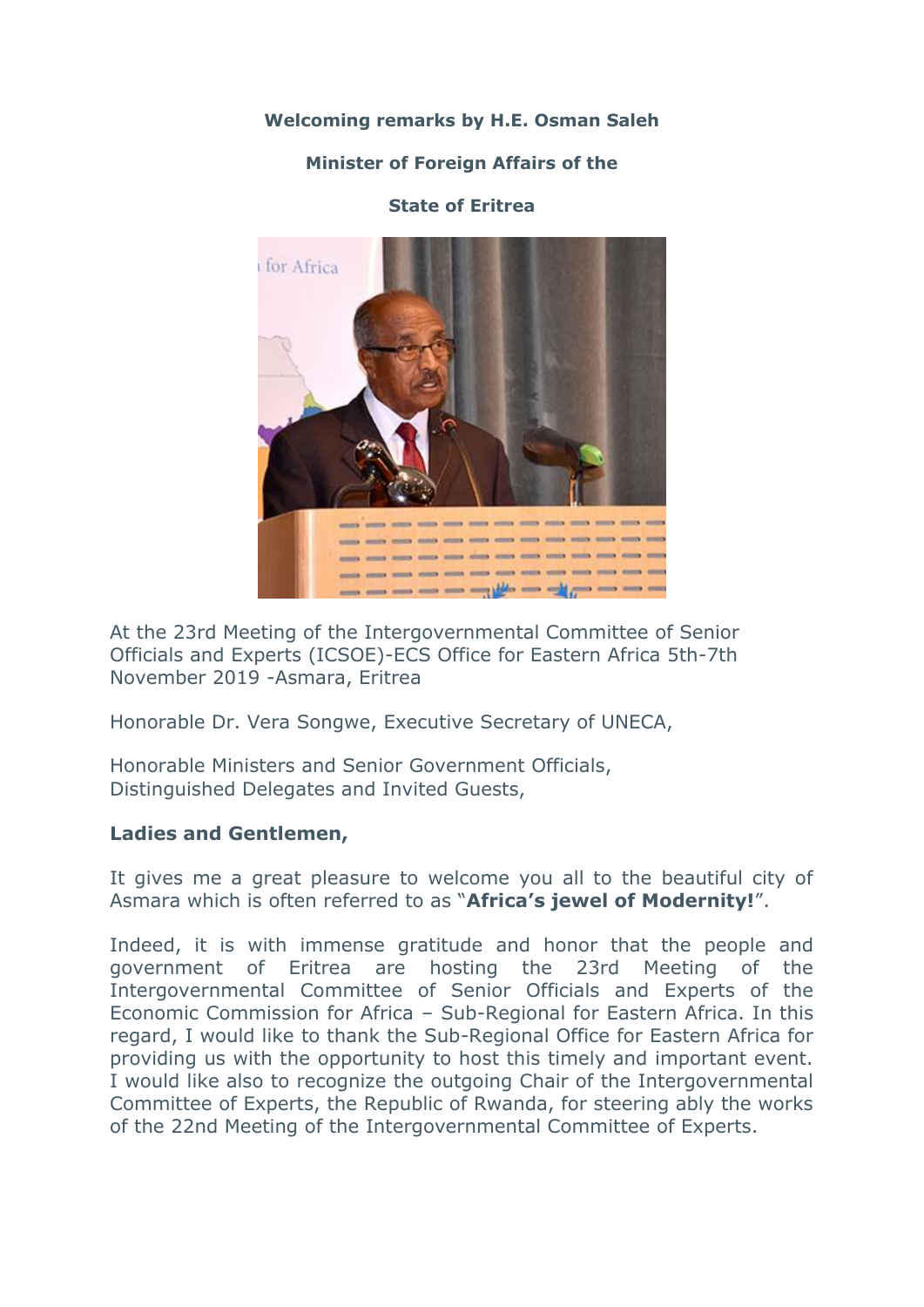## **Distinguished Delegates,**

As the theme of this gathering insinuates, Africa in general and the Eastern Africa region in particular, have remarkable potential and capabilities to leverage and expedite regional integration. Our sub-region the Horn of Africa - after decades of externally induced inter-and-intrastate conflicts, has begun to breathe the air of hope and togetherness. Peace and stability, critical prerequisite of regional integration, are new opportunities that we can leverage for regional integration.

Evidently, central to the recent hopeful environment prevailing in our region is the landmark peace deal signed between H.E. President Isaias Afwerki and H.E. P.M. Abiy Ahmed last year here in Asmara.

The peace-dividend of this historic event can simply be attested by the consequential engagements undertaken among the leaders and peoples of the sub-region in the past 15 months. The leaders of Eritrea, Ethiopia, Somalia, Djibouti, South Sudan, the Sudan and Kenya have reaffirmed their strong commitments to work together and realize the aspirations of their brotherly peoples. Indeed, this is what we need to capitalize on as we envisage materializing regional integration.

## **Distinguished Delegates,**

The combined human and natural resources of our region are significantly enormous to transform the lives of each individual person.

Apparently, these resources are not an end by themselves. The lofty ideals of regional economic integration might seem appealing on blue prints. However, it is judicious to design pragmatic polices and measurable projects. Without transforming our existing infrastructural capacities, both human and physical, lofty objectives of enhancing regional trade or economic integration, will remain wishful and incomprehensible.

Transformation and improvements of our connectivity through roads, railways, sea-ports, airports, pipelines…etc. will inevitably entail substantial financial and human capital, as well as technological and energy capacities. To put in place all these inputs, we should primarily value and mobilize our domestic resources. Africa has already drawn enough lessons from falling victim to global financial institutions and corporate conglomerates.

## **Distinguished Delegates,**

For its part, Eritrea has been engaged in implementing transformative developmental polices and projects; driven by its internal capacities. To ensure the delivery of basic social services, such as health, water,